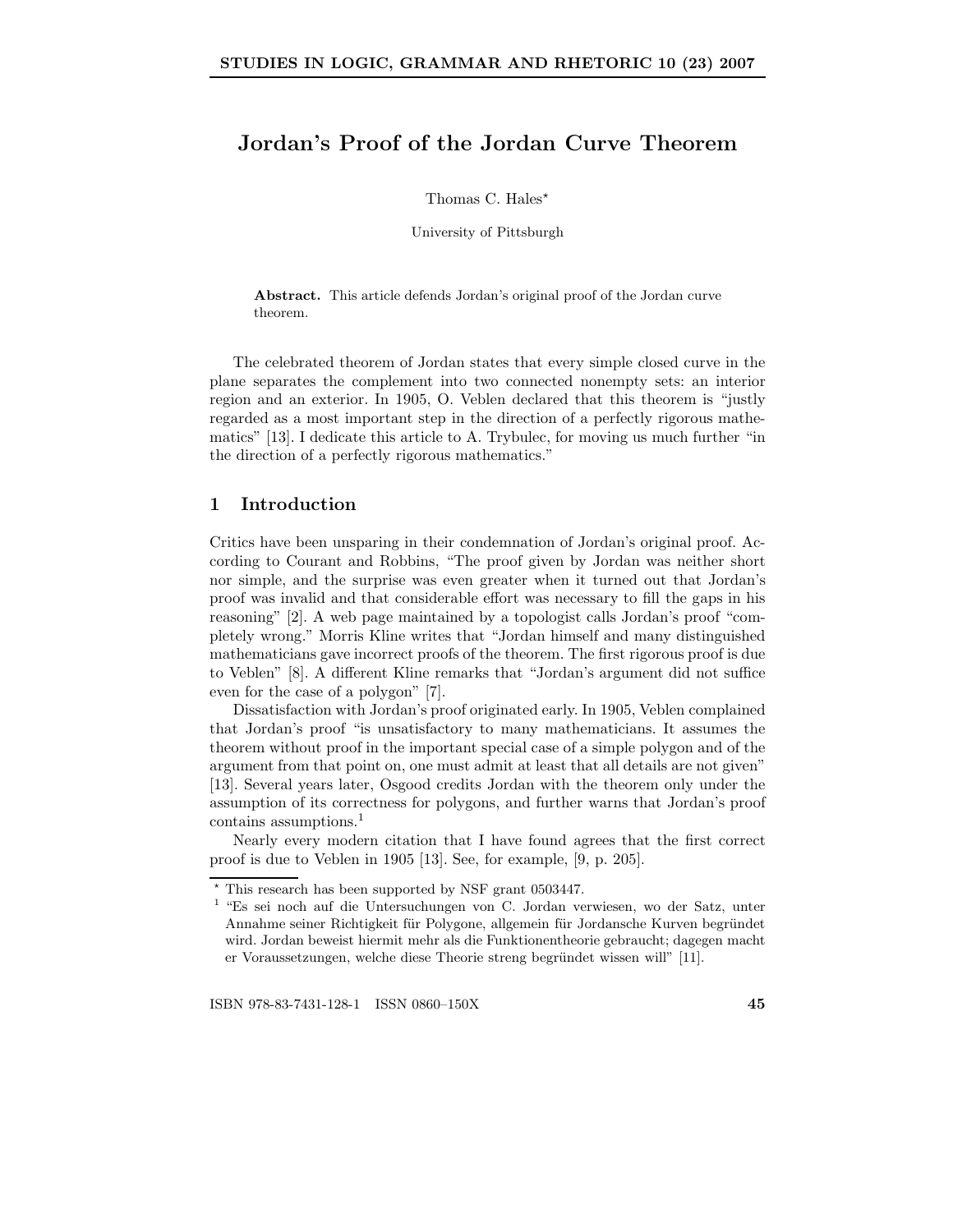My initial purpose in reading Jordan was to locate the error. I had completed a formal proof of the Jordan curve theorem in January 2005 and wanted to mention Jordan's error in the introduction to that paper [3]. In view of the heavy criticism of Jordan's proof, I was surprised when I sat down to read his proof to find nothing objectionable about it. Since then, I have contacted a number of the authors who have criticized Jordan, and each case the author has admitted to having no direct knowledge of an error in Jordan's proof. It seems that there is no one still alive with a direct knowledge of the error.

The early criticisms from Veblen and Osgood are in fact rather harmless. True, Jordan did not write out a proof for polygons, but then again, the proof for polygons is widely regarded as completely trivial. For example, the book What is Mathematics "presupposes only knowledge that a good high school course could impart," and yet it presents two different proofs of the polygon case of the Jordan curve theorem. The second of these proofs is sketched in eight lines, with "the details of this proof is left as an exercise" [2]. If Veblen and Osgood had stronger evidence to discredit Jordan, why was their only explicit objection such a trivial one?

We wonder whether Kline's objection that "Jordan's argument did not suffice even for the case of a polygon" might merely be a reiteration of Veblen's objection that the case of polygons was omitted. These authors are correct in stating that Jordan stated the polygon version of the Jordan curve theorem without proof. However, a careful analysis of his proof (which we provide below) shows that Jordan does not make essential use of the Jordan curve theorem for polygons. Rather, he relies instead on the considerably weaker statement that there is a well-defined parity function that counts the number of times a ray crosses a polygon.

I have found one supporter of Jordan's proof. A 1996 paper gives a nonstandard proof along the lines of Jordan's original article [6]. It does not make sense for an essentially flawed approach to shed its defects when translated into another language, any more than it would for pulp to become great literature in translation. Puzzled, I contacted Reeken, one of the authors of the nonstandard proof. He replied that "Jordan's proof is essentially correct. . . Jordan's proof does not present the details in a satisfactory way. But the idea is right and with some polishing the proof would be impeccable" [12].

At the same time, Veblen's proof has suffered with the passage of time. His proof was part of his larger project to axiomatize analysis situs as an isolated field of mathematics. The model for this project was Hilbert's axiomatization of the foundations of geometry in 1899 [4]. This work precedes the rise of set theory as an axiomatic discipline. (Zermelo's first paper on the axioms of set theory appeared three years after Veblen's proof, in 1908.) Veblen's system of axioms was later abandoned when R. L. Moore showed in 1915 that his axioms describe nothing but the ordinary Euclidean plane. According to one account, the "results published in 1915 by Moore were rather devastating" for Veblen's line of research [10]. Thus, after a century, the entire framework of Veblen's proof is largely forgotten.

In view of the fundamental importance of the Jordan curve theorem to geometry, I present Jordan's proof anew. I have brought the terminology and language up to date without changing any essential ideas. In this way, I hope to preserve all of Jordan's major ideas, while avoiding its minor shortcomings. By presenting his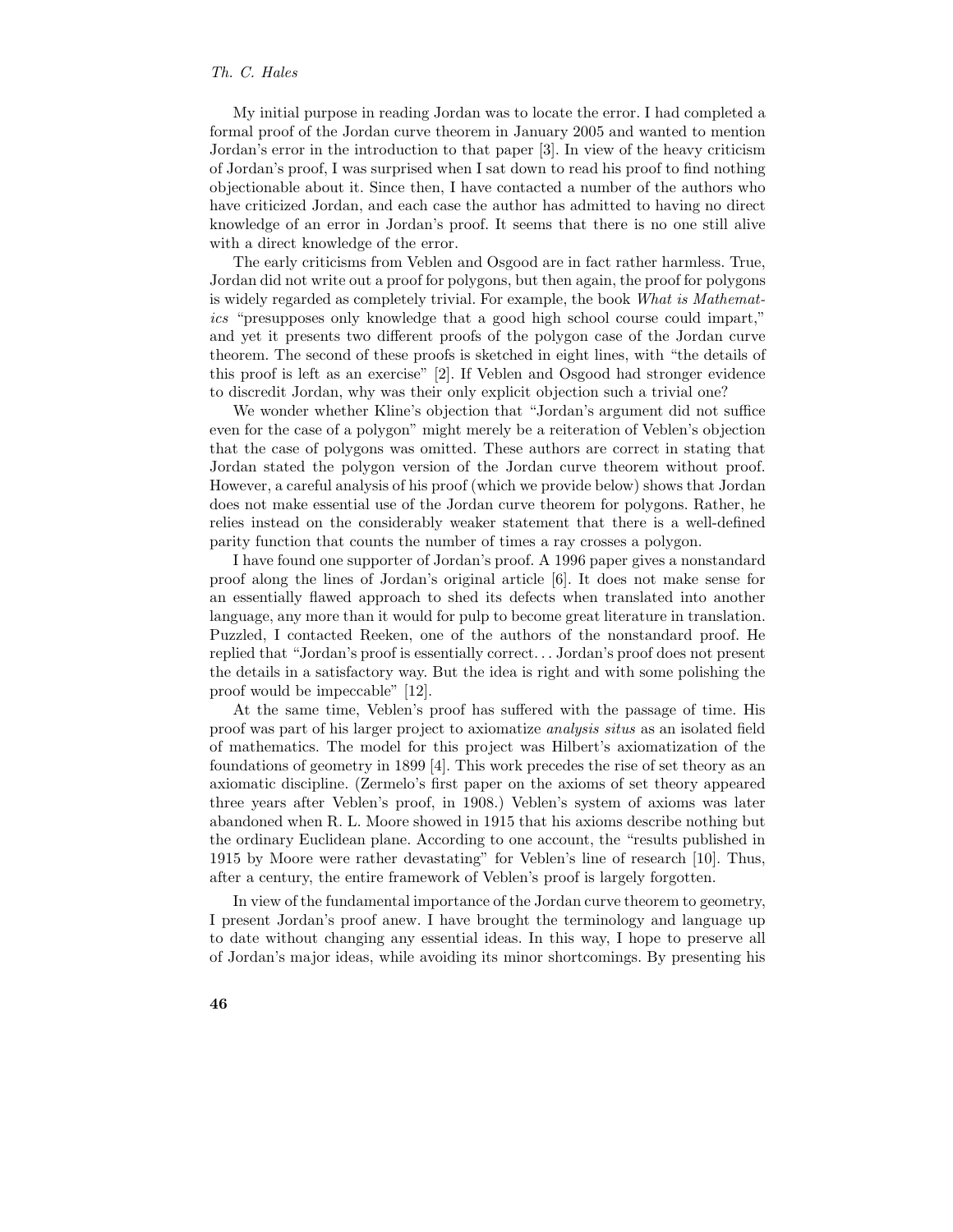ideas once again, we revive an elegant argument that has been unfairly condemned. Ultimately, if history has filled the gaps so completely that it becomes a serious challenge for us to discern them, then this speaks all the more forcibly in favor of Jordan.

There is another reason to take particular interest in Jordan's proof. This reason is the proof of the isoperimetric inequality for a general rectifiable Jordan curve  $J$ . The proof of the isoperimetric inequality for polygons is quite simple. To deduce the general version of the isoperimetric inequality from the special case of polygons, one must construct a polygon approximation to J whose length is no greater than that of J, and whose enclosed area exceeds that of J by no more than  $\epsilon$  (for any  $\epsilon > 0$ ). This is precisely what Jordan constructs in his proof. Hence, the isoperimetric inequality comes as a corollary to Jordan's proof. As far as I am aware, this corollary of Jordan's proof has gone unnoticed for over a century.

### 2 All About Polygons

#### 2.1 Basic Definitions

Let d be the standard metric on  $\mathbb{R}^2$ .

**Definition 1.** A simple closed curve J, also called a Jordan curve, is the image of a continuous one-to-one function from  $\mathbb{R}/\mathbb{Z}$  to  $\mathbb{R}^2$ . We assume that each curve comes with a fixed parametrization  $\phi_J : \mathbb{R}/\mathbb{Z} \to J$ . We call  $t \in \mathbb{R}/\mathbb{Z}$  the time parameter. By abuse of notation, we write  $J(t) \in \mathbb{R}^2$  instead of  $\phi_J(t)$ , using the same notation for the function  $\phi_J$  and its image J.

We say that I is a (short) interval in  $\mathbb{R}/\mathbb{Z}$  if there is an interval  $[t, t']$  in  $\mathbb{R}$  with  $0 < t' - t < 1/2$  such that I is the image of  $[t, t']$  under the canonical projection to  $\mathbb{R}/\mathbb{Z}$ . The upper bound on  $t'-t$  ensures that an interval is uniquely determined in  $\mathbb{R}/\mathbb{Z}$  by its endpoints.

Remark 1. We adopt the following useful convention, when two distinct parameter values  $t, t' \in \mathbb{R}/\mathbb{Z}$  are used in a symmetrical manner, we swap them as necessary and identify them with real representatives such that  $0 < t' - t \leq 1/2$ .

Definition 2. A polygon is a Jordan curve that is a subset of a finite union of lines. A polygonal path is a continuous function  $P: [0,1] \to \mathbb{R}^2$  that is a subset of a finite union of lines. It is a polygonal arc, if it is  $1 - 1$ .

#### 2.2 Parity Function for Polygons

The Jordan curve theorem for polygons is well known. We will only need a weak form, essentially saying that the complement of a polygon has at least two connected components. For this, it is enough to construct a non-constant locally constant function (the parity function).

**Lemma 1.** Let  $P$  be a polygon. There exists a locally constant function on the complement of  $P$  in  $\mathbb{R}^2$  that takes two distinct values.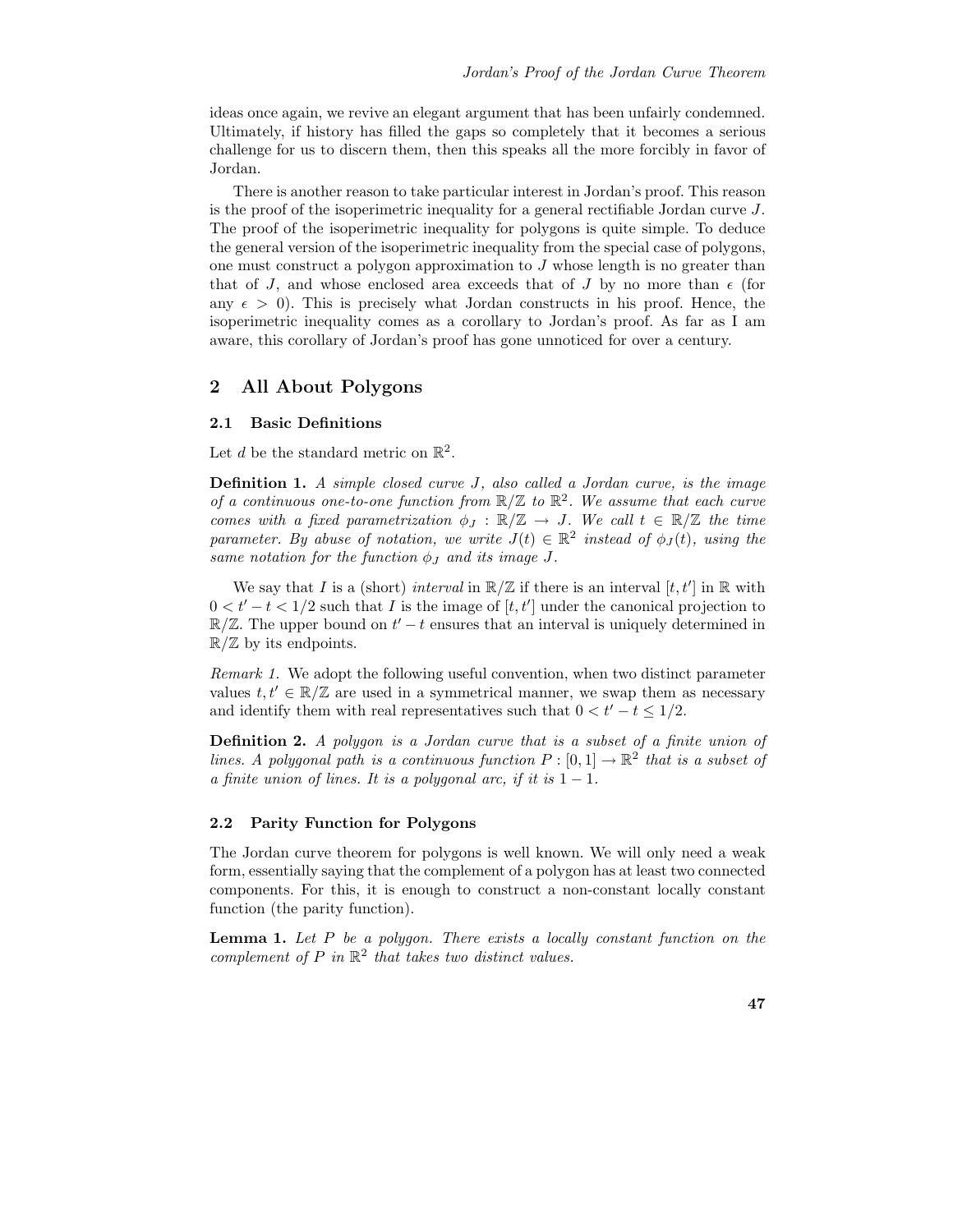*Proof.* If the vertical line through  $p \in \mathbb{R}^2 \setminus P$  does not contain any vertices of P, define its parity to be the parity of the number of intersections of P with downward directed vertical ray starting at p.

This function extends to a function on  $\mathbb{R}^2 \setminus P$ . In fact, if the downward vertical ray through  $p$  intersects  $P$  at a vertex, any sufficiently small horizontal displacement of the ray will not pass through a vertex of P.

The parity is independent of the small displacement. In fact, let V be the semiinfinite vertical strip between the two rays. The intersection of  $P$  with  $V$  consists of a finite number of disjoint polygonal arcs, with endpoints along the bounding rays. Since each polygonal arc has two endpoints, the total number of intersections of P with the two vertical rays is even. Thus, the parity is independent of the small displacement.

The fact that the parity is independent of small displacements is also used to establish the local constancy of the parity function.

The parity function takes two distinct values, as is seen by considering values along a ray that intersects P.

In reference to polygons, terms such as 'interior' or 'inside' mean odd parity and terms such as 'exterior' or 'outside' mean even parity. By using these terms, we do not assume the Jordan curve theorem for polygons, which makes the stronger assertion that the interior and exterior sets are each connected.

Now that we have established the existence of a parity function, we can compute the parity in degenerate situations where the vertical ray passes through a vertex of the polygon.

There are various related properties of the parity function on the complement of a polygon. The following statements about polygonal paths are easily established by the same method of 'displacement' that is used in the preceding lemma.

- We can compute the parity with respect to a ray in any direction through a point  $p$  and get the same value for the parity. It is not necessary to use the downward directed rays.
- Any point in the unbounded component has even parity.
- If a polygonal arc  $L$  from  $p$  to  $q$  crosses the polygon  $P$  transversally (meaning that L and P do not meet at a vertex of either one) m times, then  $p$  and  $q$ have the same parity with respect to  $P$  if and only if  $m$  is even.

#### 2.3 Parity Function for Arcs

Let A be a polygonal arc in the plane with endpoints p and q. Let  $R_p$  and  $R_q$  be the vertical rays emanating from  $p$  and  $q$  directed upwards. Then by arguments similar to those used for a polygon, we see that there is a well-defined locally constant parity function  $x \mapsto \pi_A(x)$  on

$$
\mathbb{R}^2 \setminus (A \cup R_p \cup R_q)
$$

that counts the crossing parity of A with a downward directed ray emanating from a point x.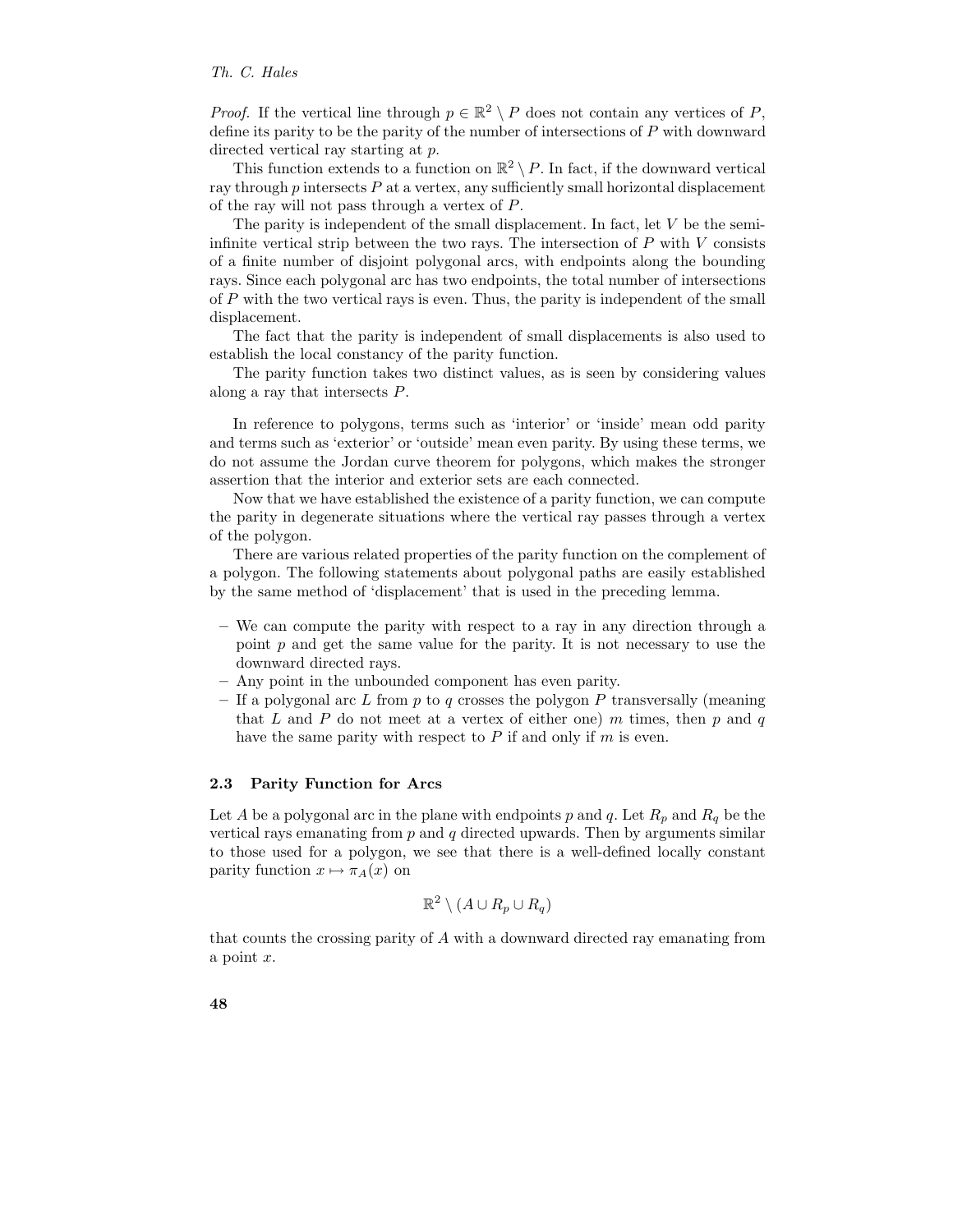If L is a line that does not meet p or q, then the parity of  $\pi_A(x)$  is independent of x for all  $x \in L$  with sufficiently large second coordinate. Thus, we may speak of the crossing parity between a line and a polygonal arc  $A$ , provided the line does not pass through the endpoints of of A.

If B is a second polygonal arc with endpoints p and q such that  $A \cup B$  forms a simple closed curve, then the conditions  $\pi_A(x) = \pi_B(x)$  and  $\pi_A(x) \neq \pi_B(x)$  extend from

$$
\mathbb{R}^2 \setminus (A \cup B \cup R_p \cup R_q)
$$

to locally constant conditions on

 $\mathbb{R}^2 \setminus (A \cup B).$ 

We have  $\pi_A(x) = \pi_B(x)$  if and only if x has even parity with respect to the polygon  $A \cup B$ .

If A is a polygonal arc joining  $p$  and  $q$ , and  $L$  is a vertical line that does not meet p or q, then the line L meets A an odd number of times if and only if L separates  $p$  and  $q$ .

### 2.4 Adding a Polygonal Arc to a Polygon

Let A, B, and C be polygonal arcs that have the same endpoints  $p, q$ , but do not meet except at the endpoints. We then have polygons  $P(A, B)$ ,  $P(B, C)$ , and  $P(A, C)$  formed by pairs of arcs. Every point (other than the endpoints) of A (resp. B, C) has the same parity with respect to  $P(B, C)$  (resp.  $P(A, C), P(A, B)$ ). So we may speak of the parity of any one of  $A, B, C$  with respect to the polygon formed by the other two.

Write  $\pi_A$ ,  $\pi_B$ ,  $\pi_C$  for the functions of  $x \in \mathbb{R}^2 \setminus (A \cup B \cup C \cup R_p \cup R_q)$  giving the parities of crossing with  $A, B$ , and  $C$  with a downward directed ray starting from a point x.

**Lemma 2.** Let x be a point of the plane in the complement of  $A \cup B \cup C$  that lies outside  $P(A, C)$ . Then x lies outside  $P(A, B)$  if and only if it lies outside  $P(B, C)$ .

*Proof.* To say that x lies outside  $P(A, C)$  means more precisely that  $\pi_A = \pi_C$ , and so forth. Then the conclusion follows directly from the following boolean tautology:

$$
(\pi_A = \pi_C) \Rightarrow [(\pi_A = \pi_B) \Leftrightarrow (\pi_B = \pi_C)].
$$

**Lemma 3.** Exactly, one of  $A, B, C$  has odd parity with respect to the polygon formed by the other two.

*Proof.* Assume first that C has odd parity for  $P(A, B)$ . We show that A has even parity for  $P(B, C)$ . Starting from a point in the plane where all parities are equal, approach  $A \cup B \cup C$ . We first meet a point of A or B. If we meet A first, the result is immediate. Say we meet B first. This means that  $\pi_A = \pi_C$  along B. Also, we are given that  $\pi_A \neq \pi_B$  along C. Analyzing a small disk around a point where  $A, B$ , and C meet, we see that these conditions give  $\pi_B = \pi_C$  along A.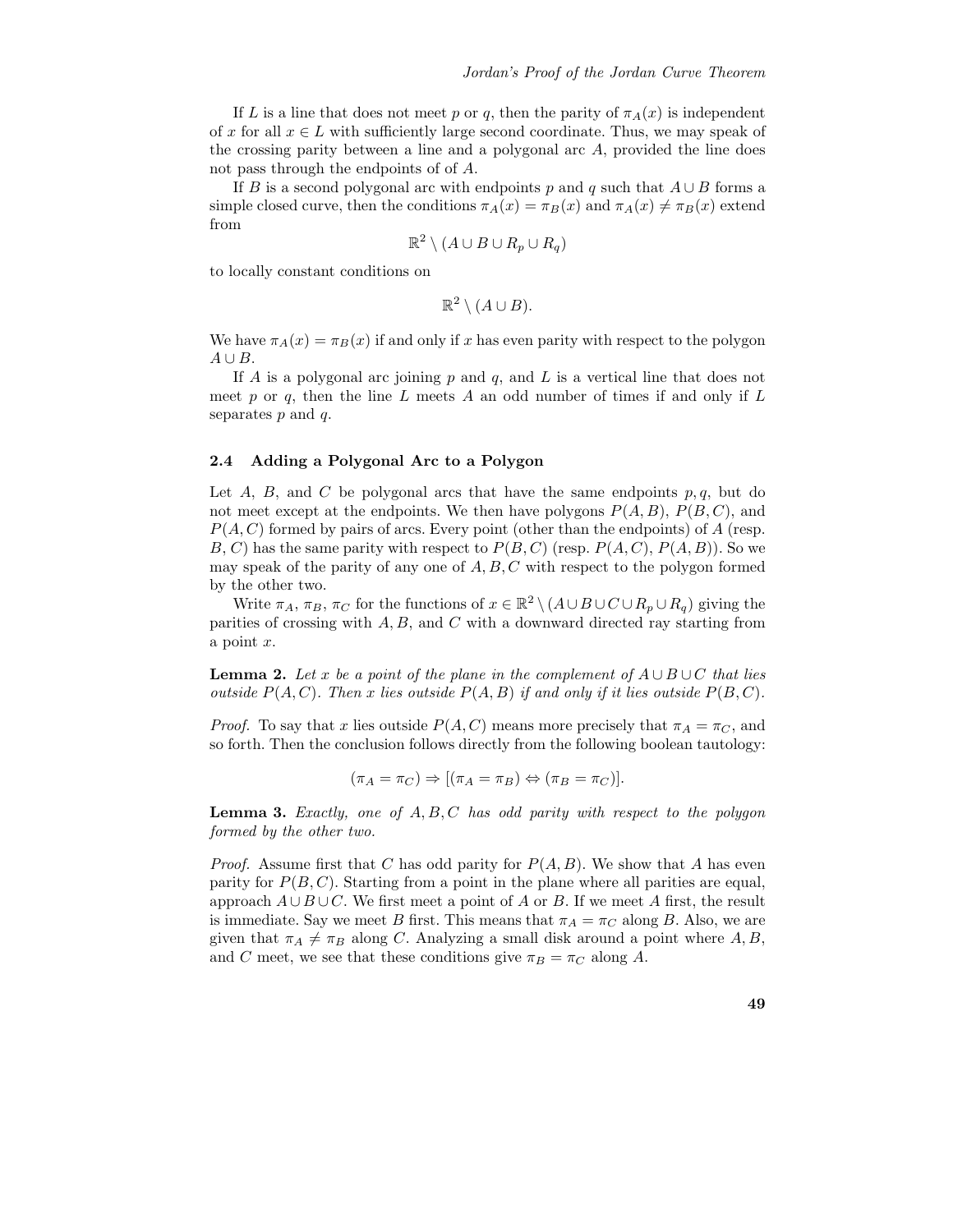In the other direction, we show that if C has even parity for  $P(A, B)$ , and B has even parity for  $P(A, C)$ , then A has odd parity for  $P(B, C)$ . This is established in a similar manner, by examining a small disk around a point where  $A, B$ , and  $C$ meet.

#### 2.5 Joining a Polygon Top to Bottom

In the following lemma, we join the "top" segment of a polygon to the "bottom" part by a linear segment in the interior region.

**Lemma 4.** Let P be a polygon. Let L be a vertical line in the plane such that there exists a point  $p \in P$  to the left side of L and a point q to the right side of L. Let A and B be the two polygonal arcs with endpoints at p and q (so that  $P = A \cup B$ , and  ${p, q} = A \cap B$ ). Then there is a segment  $L' \subset L$ , that (except for its two endpoints on  $P$ ) lies in an interior region formed by the polygon and such that one endpoint of L ′ lies on A and the other on B.

We have seen from Lemma 1 that there is a well-defined parity function for crossings of L with P. That is, parities are well-defined even if L passes through a vertex of P.

*Proof.* As we move along  $L$ , we intersect one of the branches of the curve  $(A \text{ or } B)$ B) with a certain parity, then the other branch with a certain parity, then the first again, and so forth. We write this sequence of parities as

 $a_1, b_1, a_2, b_2, \ldots$ 

(where we swap A and B if necessary to make  $a_1$  first in this sequence). Since A runs from  $p$  to  $q$  which are on opposite sides of  $L$ , the sum of the parities  $a_i$  is odd. Similarly, the sum of the parities  $b_i$  is odd. This means that we can split the sequence of parities after the first odd term. For example, if  $a_1$  and  $b_1$  are even, but  $a_2$  is odd, we split the sequence into  $a_1, b_1, a_2$  and  $b_2, a_3, \ldots$ . Geometrically, let  $L'$  be the segment of  $L$  that connects the last crossing of the first group (say,  $a_1, b_1, a_2$ ) with the first crossing of the second group (say  $b_2, a_3, \ldots$ ). It is clear that  $L'$  has the desired properties.

#### 2.6 Interior of Perturbed Polygons

This subsection shows that an interior point of a polygon is also an interior point to a second polygon obtained by perturbing the first.

**Lemma 5.** Let  $P$  be a (time-parameterized) polygon. Let  $p$  lie in the complement of  $P$ . Let  $D$  be the distance from  $P$  to  $p$ . Let  $P'$  be a (time-parameterized) polygon such that for all t,

$$
d(P(t), P'(t)) < D.
$$

Then the parity of p with respect to  $P$  equals the parity of p with respect to  $P'$ .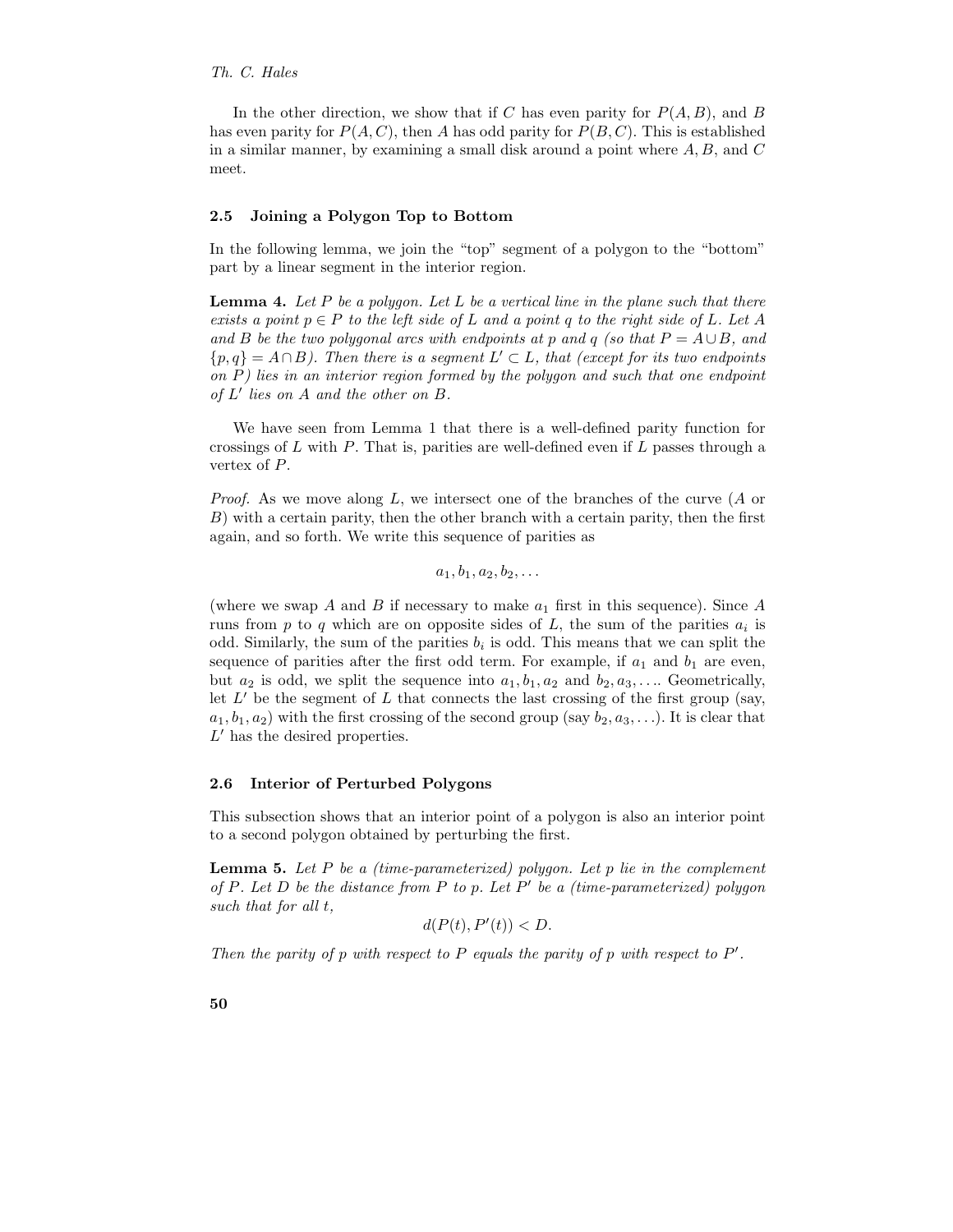*Proof.* By perturbing p to a nearby point (which we continue to call p) in such a way to preserve the inequality of the hypothesis, we may assume that the horizontal line  $L_H$  through p meets P in finitely many points. Let these points be

$$
q_1 = P(t_1), \quad q_2 = P(t_2), \ldots
$$

listed in cyclic order around P. The polygonal arc  $P_i \subset P$  from  $q_i$  to  $q_{i+1}$  meets the vertical line  $L_V$  through p with parity  $\pi_i$ . Let  $q'_i = P'(t_i)$ ,  $P'_i$ ,  $\pi'_i$  be the corresponding quantities for  $P'$ .

Each of the points  $q_i$  is at distance greater than D to the left or to the right of p. Since P' approximates P within D, each of the points  $q_i'$  is to the left or right of  $L_V$ , according to whether  $q_i$  is to the left or right. Thus, the parity  $\pi_i$ , which is the number of left-right crossings of  $L_V$ , is equal to  $\pi'_i$ .

Since  $q_i$  and  $q_{i+1}$  are consecutive points on  $L_H$ , all of the crossings of  $L_V$  and  $P_i$ lie distance  $> D$  above  $L_H$  or all lie distance  $> D$  below  $L_H$ . Since  $P'$  approximates P within D, all the crossings of  $P'_i \cap L_V$  are above or below  $L_H$  according to what happens to  $P_i$ .

Since  $\pi_i = \pi'_i$ , and all of the crossings of  $L_V$  are above or below in the same for both  $P_i$  and  $P'_i$ , for each i, it follows that the parity of p with respect to P is the same as the parity of  $p$  with respect to  $P'$ .

### 3 Tubes

In this section we construct a system of tubes around the edges of a polygon P. Let  $r > 0$ .

Let  $e$  be an edge of  $P$ . On both sides of  $e$ , construct an edge parallel to  $e$  at distance r and of the same length as  $e$ . Then cap both ends with a semicircle. This is  $T_e$ . This set is precisely the set of points that have distance r from e. Let T be the union of all the tubes, for all the edges of P.

We will use these tubes only for generic values of r. This means that through any point  $x$  in the plane, there are at most two tubes that pass through  $x$  and the intersection of these two tubes is transverse (an intersection of two curves, each a semicircle or line segment). Furthermore, for generic  $r$ , there exist only finitely many points x that meet more than one tube. (Call these points jump points.) The generic points are dense in the positive reals.

Let U be a component of the complement of  $T$  with the property that it contains a point at distance greater than  $r$  from  $P$ . We claim that every point of  $U$  has distance greater than r from P. Otherwise, there is a point  $p \in U$  that lies in the convex hull of some  $T_e$ . (When we speak of the interior of a tube, we mean the set of points in the convex hull of  $T_e$  but not in  $T_e$  itself; there is no parity function for tubes.) If  $p$  is interior to the tube, then the entire component is interior to the tube, contrary to the assumption that some point of  $U$  has distance greater than r from P.

If q lies on the boundary of U, then it lies on some tube  $T_e$  and its distance to  $e$  is exactly r. Its distance to  $P$  is at least r, so this means that the closest point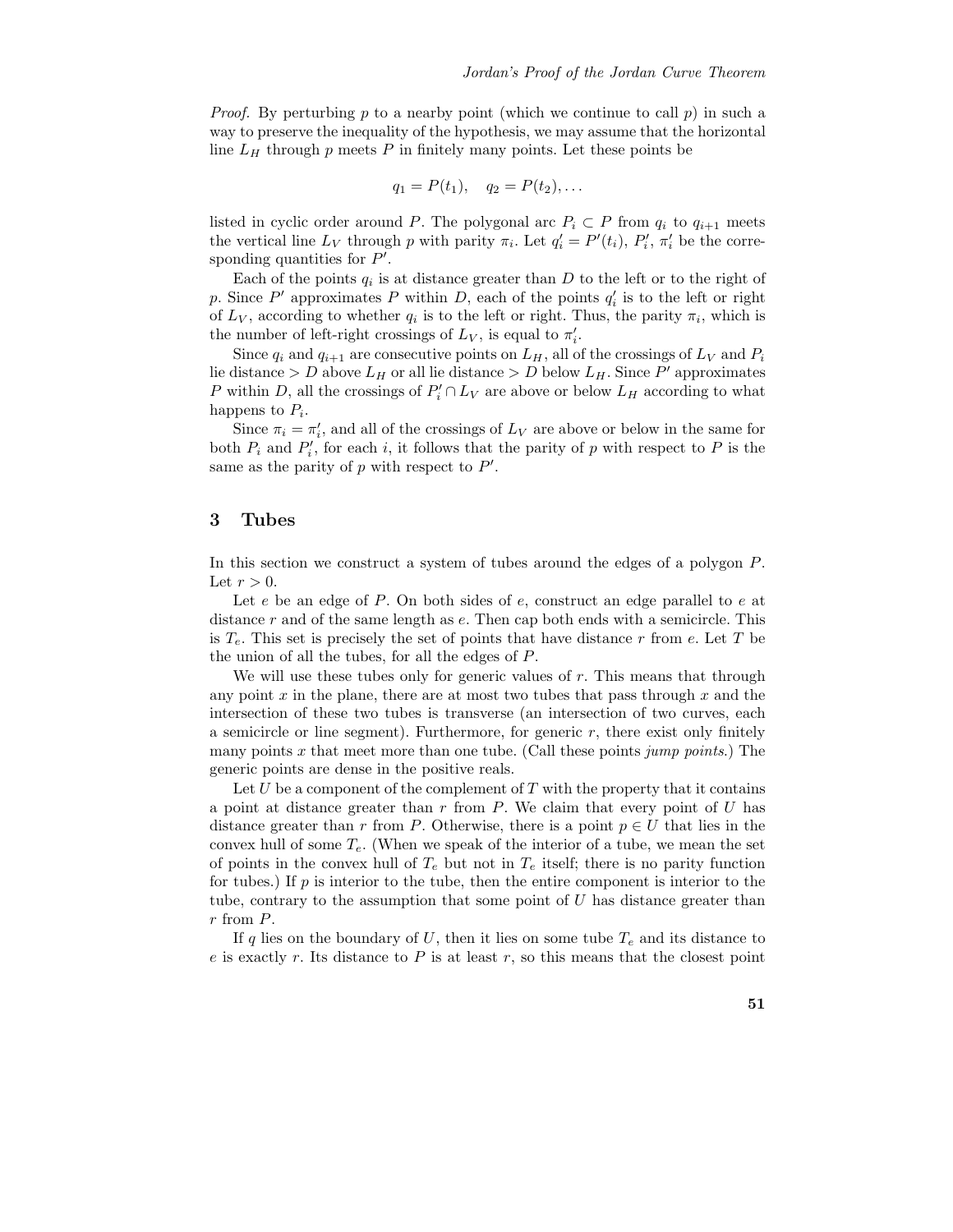to q on P is a point on e. If q is not a jump point, then this closest point on P is unique. If q is a jump point, then q has distance r from exactly two points of  $P$ .

The segment from a point on the boundary of  $U$  to its closest point on  $P$  does not meet P, except at that closest point.

Since  $U$  is connected and does not meet  $P$ , the parity function with respect to P is constant on the connected set U.

The boundary of U is formed by a finite collection of circular arcs and line segments. We may assume that these arcs and segments extend as far as possible along the boundary of  $U$ , so that each circular arc and segment is terminated on both ends by a jump point (or by an endpoint of a tube's semicircle).

*Remark 2.* Let p and q be two distinct points having distance exactly r from P. Let  $\bar{p}$  and  $\bar{q}$  be points on P at distance r from p and q, respectively. We claim that the line segments  $p\bar{p}$  and  $q\bar{q}$  do not meet (except at  $\bar{p}$ , when  $\bar{p} = \bar{q}$ ). In fact, since the distance from  $p$  (resp.  $q$ ) to  $P$  is exactly  $r$ , we see that the distances from  $p$  to  $\bar{q}$  and from q to  $\bar{p}$  are at least r. Thus, the perpendicular bisector of the segment  $\bar{p}\bar{q}$  separates  $p\bar{p}$  from  $q\bar{q}$ .

#### 3.1 Separating Polygons

We continue in the same context, with a polygon  $P$ , a generic  $r$ , a union of tubes T, and a component U of the complement of T that has a point of distance greater than  $r$  from  $P$ . Let  $V$  also be such a component.

**Lemma 6.** Assume that the parity function takes the same value on  $U$  and  $V$ . Let p and q lie on the boundaries of U and V respectively. Assume that  $p \neq q$ . Suppose that there exists  $m \in P$  such that its distance to p is r, and its distance to q is also r. Then one of the following two options holds:

- $U = V$  and p and q are connected by a circular arc in the boundary of U.
- $-$  There exists a polygonal arc C of length at most  $2r$  with endpoints on P and not otherwise meeting P, such that p and q have different parities with respect to each of the two polygons formed by C and P (that is, polygons  $P(A, C)$  and  $P(B, C)$  of Section 2.4).

(Note that in the second option, every point of  $C$  has distance at most  $r$  from P. In particular, it cannot meet a component such as U whose points have distance greater than  $r$  from  $P$ .)

*Proof.* The point m lies on the edge e and p and q lie on the tube  $T_e$ , for some e.

If p is not on the tube's semicircles, then there are exactly two points on  $T_e$ at distance r from m. These points are p and q. The line segment pq meets  $e$ transversally at  $m$ , and does not otherwise meet  $P$ . This shows that  $p$  and  $q$  have opposite parities with respect to  $P$ . This is contrary to the assumption that  $U$  and V have the same parity.

Thus, p and q both lie on the same semicircle. We can follow the contour of the semicircle from  $p$  to  $q$ , staying in the boundary of the same component  $U$ , unless there is a jump point s between them on the semicircle. If the first case of the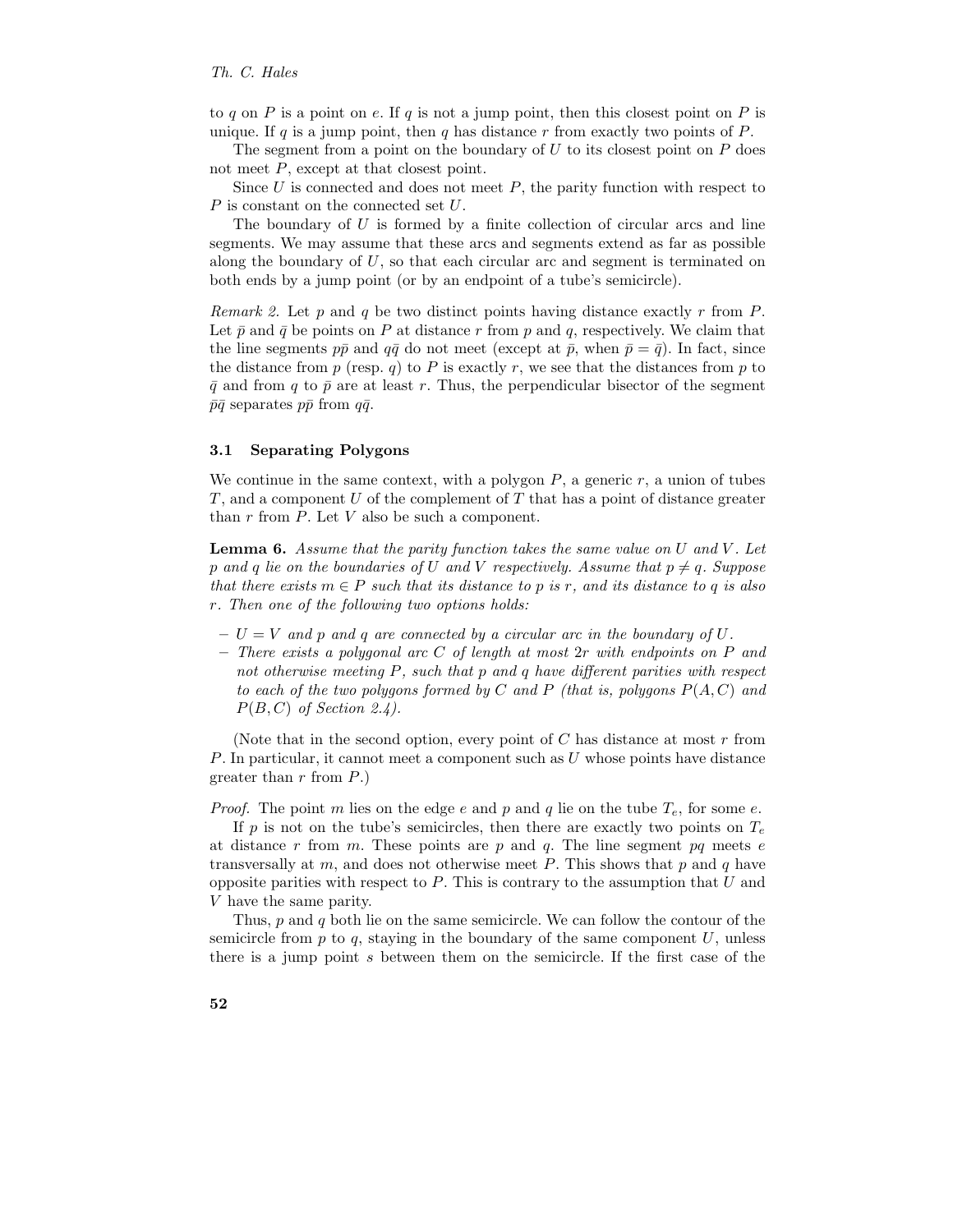conclusion of the lemma fails to hold, we will use the jump point s to show the second case of the conclusion holds. Let m and  $m'$  be the points of P closest to s. The polygonal arc from  $m'$  to s to m then joins P to P, has length  $2r$ , and separates p from q (except in the degenerate case when  $s = p$  or  $s = q$ ). In the degenerate case when  $s = p$  or  $s = q$ , we need to take a small polygonal perturbation of this path – still of length at most  $2r$  – to avoid passing directly through s. This can be done, since r is generic, and the two tubes passing through s have overlapping interiors.

### 3.2 Single Component

We continue in the context of the preceding subsection, with a polygon  $P$ , a generic r, a union of tubes  $T$ , and a component  $U$  of the complement of  $T$  that has a point of distance greater than  $r$  from  $P$ . Let  $V$  also be such a component.

The next lemma is a key result. It gives a set of conditions that are sufficient to ensure that two components U and V of the same parity are equal. The idea is quite simple. We trace out the boundary of  $U$ . As we do this, we trace out time parameters  $t$  of the closest points on  $P$  to these boundary points. There is a jump in time parameter at every jump point of the boundary of  $U$ . However, the hypotheses of the lemma ensure that these time jumps are small. The time jumps are so small that they cannot contain a time parameter  $t$  coming from a boundary point of  $U$ or  $V$ . In this way, we find that the boundary of  $U$  "seizes essential control of all the time parameters." Consequently, the time parameter of a boundary point of V can then be matched with a time parameter of a boundary point of U. This allows us to show that  $U$  and  $V$  have a boundary point in common. For a generic tube size  $r$ , this implies that the components  $U$  and  $V$  are actually equal.

In my view, the biggest (and rather harmless) omission in Jordan's original proof was in failing to state the details about why the "boundary of  $U$  seizes essential control of the time parameters." (This is Case 3 in the proof provided below.)

**Lemma 7.** Let  $U, V, r, T, P$  be as above. Let  $R > 0$ . Assume U and V have the same parity with respect to P. Assume that V contains a point that has distance greater than  $\max(r, R)$  from P. We make the following additional three assumptions:

- 1. There is an interior point of P that has distance greater than R from P.
- 2. U contains a point that has distance greater than  $\max(r, R)$  from P.
- 3. For every polygonal arc C with endpoints  $(P(t_1), P(t_2))$  on P, not otherwise meeting  $P$ , of the same parity as  $U$ , and of length at most  $2r$ , the time parameters  $t_1, t_2$  satisfy  $t_1 < t_2$  and  $t_2 - t_1 < 1/2$  (after interchanging  $t_1$  and  $t_2$ if necessary). Moreover, if we let A be the image of  $[t_1, t_2]$  under P, then the polygon  $P(A, C)$  formed by A and C lies in a disk of diameter R.

Then under these assumptions,  $U = V$ .

*Proof.* Let X be the set of  $t \in \mathbb{R}/\mathbb{Z}$  such that there is a point p on the boundary of U such that  $P(t)$  is a closest point on P to p. Each line segment in the boundary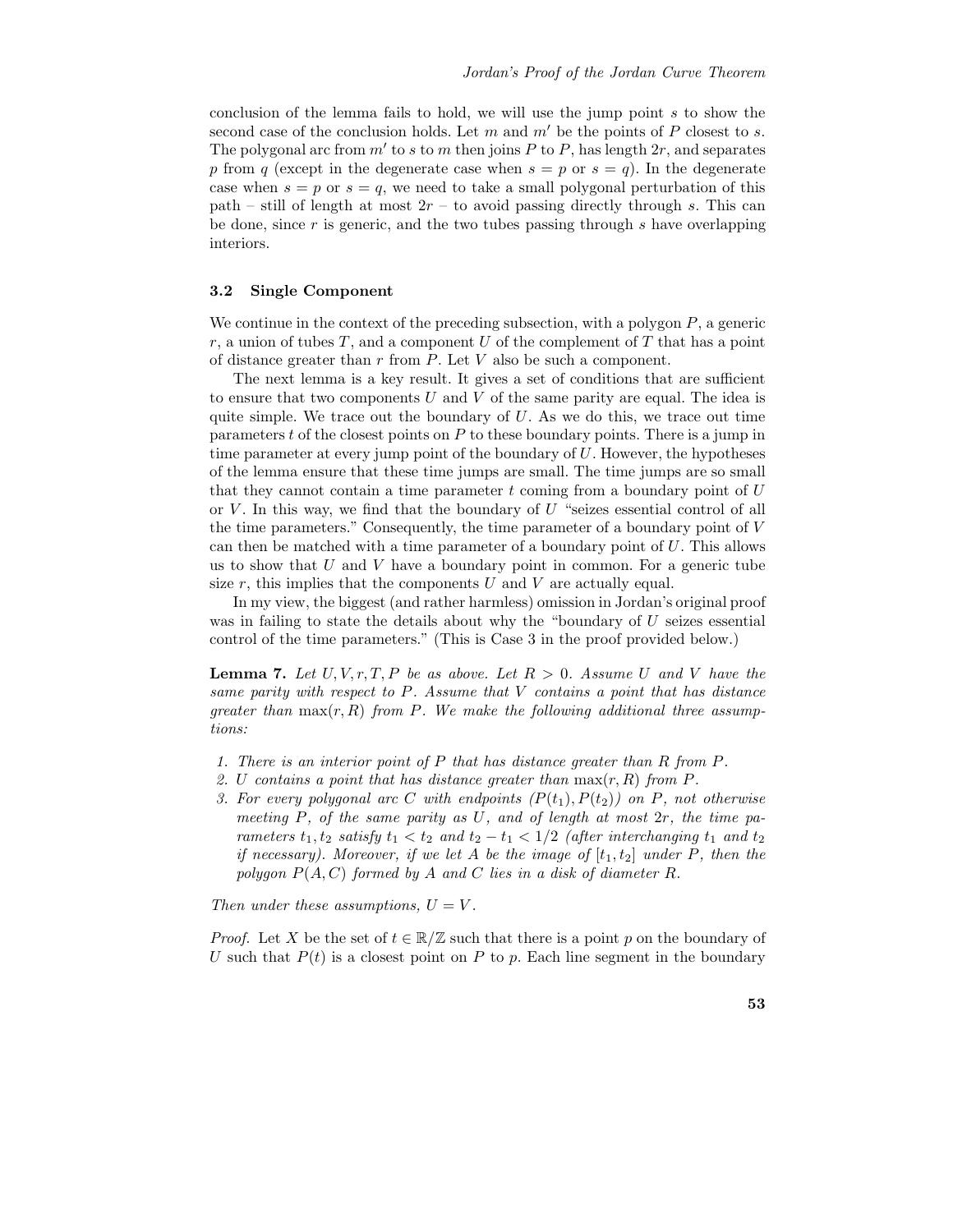of  $U$  contributes an interval to  $X$ . Each circular arc on the boundary contributes a point to X. The set X is closed. Each point on the boundary of  $U$  that is not a jump point gives a well-defined point on X. Each jump point gives precisely two points  $t_1$  and  $t_2$  on X. The points  $P(t_1)$  and  $P(t_2)$  both have distance r from the jump point, and are thus connected by a polygonal arc  $C$  satisfying the third assumption of the lemma. Thus, we may assume that  $t_1 < t_2$  and  $t_2 - t_1 < 1/2$ . Let  $Y \subset \mathbb{R}/\mathbb{Z}$  be the union of these intervals  $(t_1, t_2)$  as we run over the jump points on the boundary of U.

Let q lie on the boundary of V, and let  $P(t_q)$  be a point on P closest to q. We consider three cases  $t_q \in X$ ,  $t_q \in Y$ , and  $t_q \notin X \cup Y$ .

**Case 1:** Assume that  $t_q \in X$ . By the definition of X, there is a point p on the boundary of U that also gives  $t_q \in X$ . By Lemma 6, there are two possibilities. One is that q is joined to p by a circular arc in the boundary of U. In particular, q lies in the boundary of both U and V. Since  $r$  is generic, this implies that the components  $U$  and  $V$  are equal. The other possibility is that there is a polygonal arc C of length at most  $2r$  joining P to P and separating p from q. By parity arguments, one of V or U lies inside  $P(A, C)$ , hence inside a disk of diameter R. This is impossible, since both U and V have points farther than R from  $P$ . Thus,  $t_q \notin X$ .

**Case 2:** Assume that  $t_q \in Y$ . To dismiss this case, we show more generally that for any q' in the boundary of  $V' \in \{U, V\}$ , and such that  $P(t_0)$  a closest point to q', we have  $t_0 \notin Y$ . In particular, X and Y are disjoint. Assume to the contrary, that  $t_0 \in Y$ . This means that  $t_0 \in (t_1, t_2)$ , where  $P(t_1), P(t_2)$  are the closest points on P to a jump point p on the boundary of U. The two line segments  $pP(t_i)$  form a polygonal arc C joining P to P of length 2r. The component  $\widetilde{V}'$ , and the polygonal arc C have the same parity with respect to P.

We have  $P(t_0) \in A$ , where A is the image of  $[t_1, t_2]$  under P. Let B be the other branch of P from  $P(t_1)$  to  $P(t_2)$ , so  $P = A \cup B$ . The assumptions on the diameters of U, V and  $P(A, B)$  prevent V' from lying in the interior of  $P(A, C)$ . By Lemma 2, V' has the same parity with respect to  $P(B, C)$  as it does with respect to  $P = P(A, B)$ .

The line segment from  $q'$  to  $P(t_0) \in A$  does not meet C (by Remark 2). This line connects  $V'$  to A without crossing  $P(B, C)$ . Thus, A (excluding endpoints) has the same parity with respect to  $P(B, C)$  as V'. We conclude that the parity of A with respect to  $P(B, C)$  is the parity of C with respect to  $P(A, B)$ . We can now apply By Lemma 3, which forces the parity of  $B$  to be odd with respect to  $P(A, C)$ . Thus, A, B, and  $P = A \cup B$  are all contained in a disk of radius R. This is inconsistent with the first of the list of three assumptions of the Lemma.

**Case 3:** Finally, consider the case  $t_q \notin X \cup Y$ . This implies that  $X \cup Y \neq \mathbb{R}/\mathbb{Z}$ . The set  $X \cup Y$  is constructed as a union of closed intervals, with endpoints in X. This implies that there is  $t' \in X$  such that  $P(t')$  is a closest point to a jump point p' in the boundary of U and such that there exists an open interval in  $\mathbb{R}/\mathbb{Z}$  that has endpoint  $t'$  and is disjoint from  $X \cup Y$ . We consider two cases, depending on whether  $t'$  is an isolated point in  $X$ , or the endpoint of a non-trivial closed interval.

If  $t'$  is an isolated point in  $X$ , then it comes from a circular arc of the boundary of  $U$ . Along the boundary of  $U$ , both endpoints of this circular arc are jump points,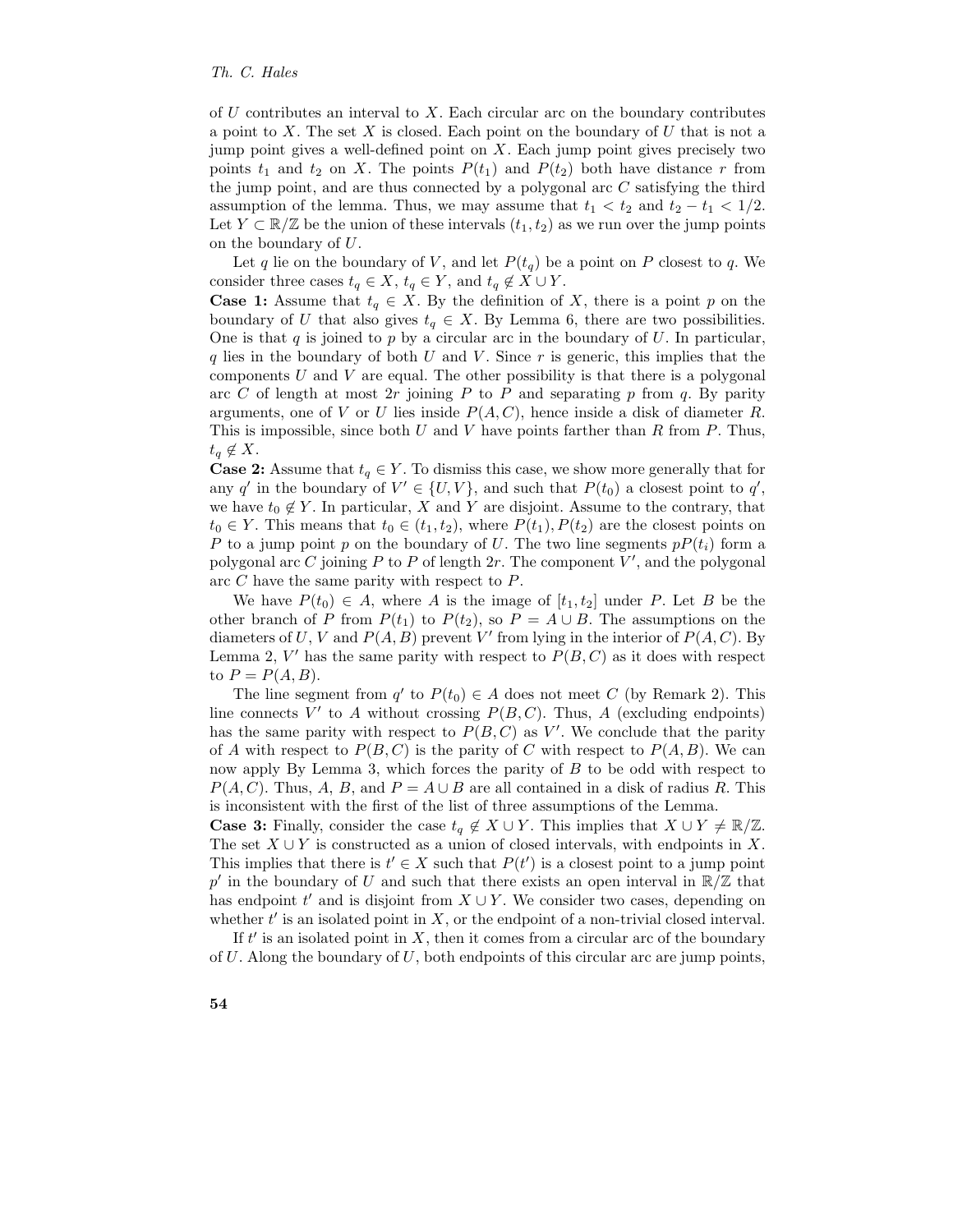and these two jump points give time parameters  $t'', t''' \in X$  with  $(t'', t'), (t', t''') \subset$ Y. We may assume that  $t'' < t' < t'''$ . (For example, we cannot have  $t'' < t''' < t'$ , because Y and X are disjoint by Case 2, so  $t'' \notin (t'', t')$ .) We have  $(t'', t''') \subset X \cup Y$ . This is contrary to the hypothesis that  $t'$  lies on the boundary between  $\hat{X} \cup Y$  and its complement.

If  $t'$  is the endpoint of an interval  $I$  in  $X$ , then it comes from a line segment in the boundary of U. Since t' is a jump point, there exists  $t''$  such that  $P(t'')$ is a second point on  $P$  closest to that boundary point of  $U$ . Again, by Case 2, t'' must lie on the opposite side of t' from I. The sets  $(t', t'') \subset Y$  and I cover a neighborhood of  $t'$ , contrary to the hypothesis that  $t'$  lies on the boundary between  $X \cup Y$  and its complement.

## 4 Polygon Approximation

We are now at an advanced stage of the proof, and yet everything so far has been about polygons. To proceed further, we need to prove that every Jordan curve can be approximated by polygons. That is the purpose of this section.

### 4.1 Uniform Continuity

To avoid a proliferation of deltas and epsilons, we introduce a special notation, c and  $c'$ , for two of the deltas. The uniform continuity of a Jordan curve  $J$  can be expressed by the existence of a delta (which we call c) (depending on  $J$ ) such that

$$
\forall \epsilon \ t \ t'. \ \epsilon > 0 \land d(t, t') < c(\epsilon) \ \Rightarrow \ d(J(t), J(t')) < \epsilon.
$$

By redefining  $c(\epsilon)$  to be even smaller if necessary, we may assume that for all  $\epsilon > 0$ , we have  $c(\epsilon) < 1/2$ . J is a homeomorphism from its domain to its image. The uniform continuity of  $J^{-1}$  can be expressed by the existence of a delta c' such that

$$
\forall \epsilon \ t \ t'. \ \epsilon > 0 \wedge d(J(t),J(t')) < c'(\epsilon) \ \Rightarrow \ d(t,t') < \epsilon.
$$

The following lemma tells us how to ensure that an arc of a Jordan curve lies near  $J(t)$  by controlling the location of its endpoints.

**Lemma 8.** Let J be a Jordan curve. Let  $\epsilon > 0$ , and let t, t' be given that satisfy

$$
d(J(t), J(t')) < c'(c(\epsilon)).
$$

Then, (adopting our conventions that  $c(\epsilon) < 1/2$ ,  $t < t'$ , and  $t' - t \leq 1/2$ ) for all  $t'' \in [t, t']$ , we have

$$
d(J(t), J(t'')) < \epsilon.
$$

*Proof.* Combine the uniform continuity of  $J$  and  $J^{-1}$ .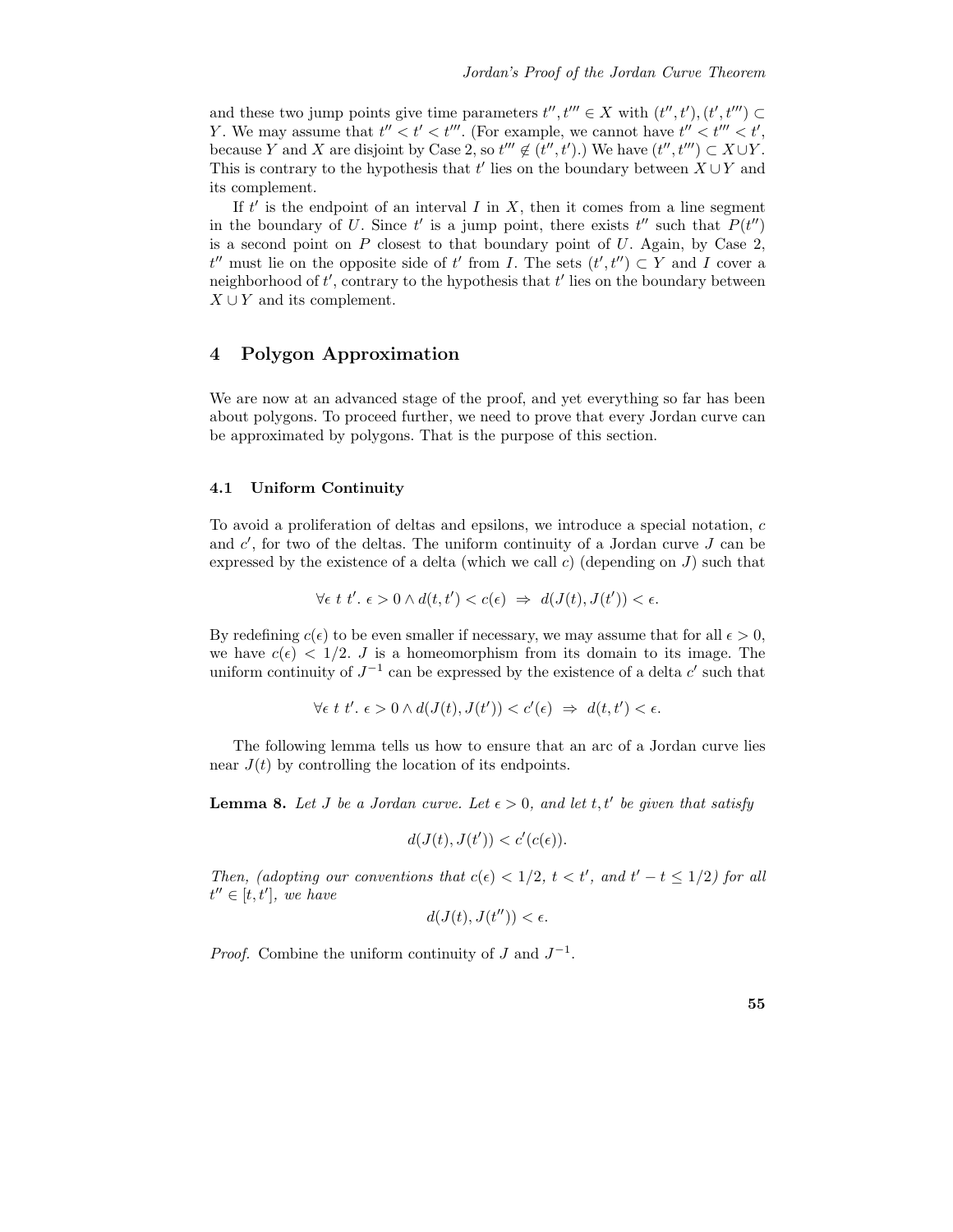#### 4.2 Approximation

**Lemma 9.** For every (time-parameterized) Jordan curve J and  $\epsilon > 0$ , there is a time-parameterized polygon P such that  $d(J(t), P(t)) < \epsilon$  for all t.

*Proof.* Conceptually, the proof is very simple. Form a polygonal path  $P_N$  by joining  $J(i/N)$  to  $J((i+1)/N)$  (with each separate line segment parameterized with constant speed) for some large N and  $i = 0, \ldots, N-1$ . This path needn't be simple, but there is a subset of the image of  $P<sub>N</sub>$  that avoids self-intersections and approximates J to within  $\epsilon$ .

First we note that for any positive  $\epsilon$ , there is N sufficiently large, so that the polygon  $P_N$  approximates J to within  $\epsilon$  at each time t.

Using the conventions for parameter values  $t, t'$ , we see that if  $d(J(t), J(t')) <$  $c'(c(\epsilon))$ , then  $d(J(t), J(t'')) < \epsilon$  for all  $t'' \in [t, t']$ . More strongly, for  $\epsilon > 0$ , we can find N such that for any double point  $P_N(t) = P_N(t')$ , we have  $d(P_N(t), J(t'')) < \epsilon$ for  $t'' \in [t, t']$ . That is, the curve J stays within  $\epsilon$  of the double point  $P_N(t)$ throughout that interval. We excise the closed loop of  $P_N$  on  $[t, t']$  making the path stop at the double point  $P_N(t)$  during the time period  $[t, t']$ . The resulting map remains within distance  $\epsilon$  of  $J$  at all times.

To make a consistent excision of all the self-intersections, from the finite collection of all such intervals, and pick one that is not contained as a subinterval of any other. Excise it, then repeat the process from the beginning. By excising an interval at each stage that is nested in no other, the iterative process picks out a disjoint collection of intervals to excise. The process terminates because the number of self-intersections drops with each iteration.

The resulting subset of  $\mathbb{R}^2$  is the desired polygon, but poorly parameterized: a path that stops for a moment each time it reaches an excised interval is not simple. However, this is a simple matter to fix. Near each excised interval, reparameterize so that instead of remaining constant the values progress in a strictly monotone manner, changing the parameter values by such a small perturbation that the  $\epsilon$ approximation still holds. This completes the proof.

### 5 Constructing an Interior Point

Let J be a Jordan curve. The purpose of this section is to construct a point  $\theta_0$  that lies in the interior region of every sufficiently close polygonal approximation to J.

#### 5.1 Constants  $\beta$  and w

In this section, we attach positive real numbers  $\beta$  and w to a Jordan curve J, as well as two special points  $p$  and  $q$ . These will be used later in this section.

Given a Jordan curve J, we define  $w = w_I > 0$  to be the width of the narrowest vertical strip containing J. Fix this strip.

Pick p on J along the left edge of the strip and q on J along the right edge of the strip. There are distinct arcs  $A$  and  $B$  in  $J$  that connect  $p$  to  $q$ .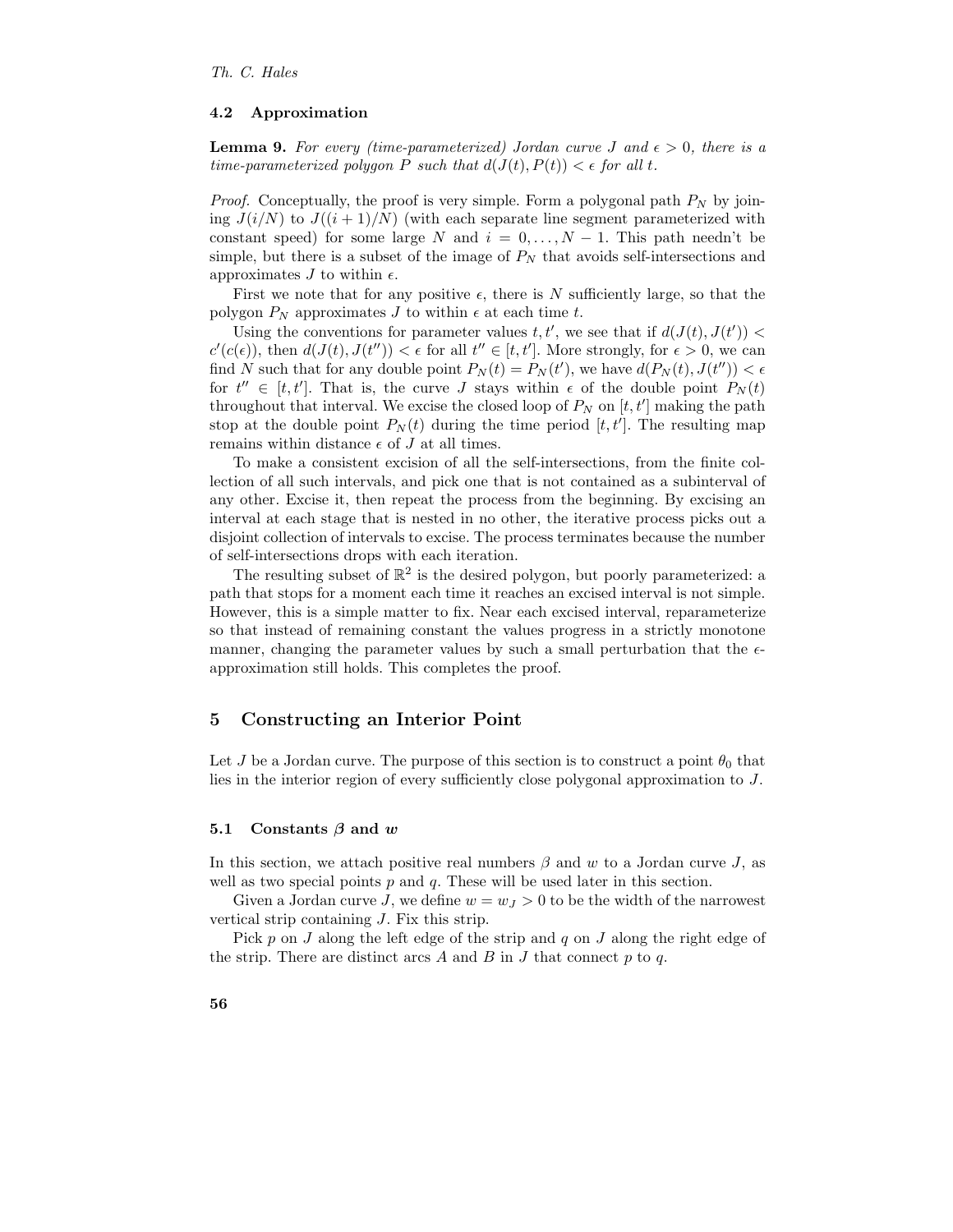If we pick coordinates so that the  $y$ -axis is the left end of the strip, we can find a constant  $\beta > 0$  such that for every point  $a \in A$  and  $b \in B$  whose x-coordinates lie in  $[w/3, 2w/3]$ , we have  $d(a, b) \geq \beta$ . Making  $\beta$  smaller if necessary, we can assume that

 $w/3 > \beta$ .

### 5.2 Constructing  $\theta_0$  and  $\theta_\infty$

**Lemma 10.** Let J be a Jordan curve. Attach data  $\beta$ , w, p, q, A, B to J as above. Pick  $\epsilon$  so that  $0 < \epsilon < \beta/2$ . Let P be an  $\epsilon$ -approximation to J. Set  $p' = P(t)$  and  $q' = P(t')$ , where  $p = J(t)$  and  $q = J(t')$ . Let A' and B' be the polygonal arcs in the image of P, from p' to q' (corresponding to A and B for J). Let  $L$  be a vertical line bisecting the vertical strip fitting  $J$ . Let  $L'$  be the segment on  $L$  determined by Lemma 4 (applied to P, L, p', q', A', B'). Then some point  $\theta_0$  along L' has distance at least  $\beta/2 - \epsilon$  from A' and B'.

*Proof.* Each point along L' has distance greater than  $w/6 > \beta/2$  from points on J outside the vertical strip between  $[w/3, 2w/3]$  to the right of p. Let  $U_A$  (resp.  $U_B$ ) be the subset of the plane consisting of points at distance less than  $\beta/2$  from A (resp. B).  $U_A$  and  $U_B$  are open. Both have nonempty intersection with  $L'$ , because each contains an endpoint of  $L'$  by construction of Lemma 4. Their intersection along L' is empty, because such a point would put A at distance less than  $\beta$  from B within the vertical strip  $[w/3, 2w/3]$ . By the connectedness of L', we conclude that there is some point  $\hat{\theta}_0$  of L' that is not in  $U_A \cup U_B$ . It has distance at least  $\beta/2$  from A and B, so distance at least  $\beta/2 - \epsilon$  from A' and B'.

Let  $\theta_0$  be the point that the lemma shows to exist (for some small  $\epsilon$ ). By Lemma 5, it lies in the interior of  $P'$  for all sufficiently close approximations  $P'$  of J.

Let  $\theta_{\infty}$  be a point "at infinity", that is, any point far away from "all the action" in the proof. It will then be in the exterior region of  $P'$  for all sufficiently close approximations  $P'$  of J.

We let  $\alpha$  be an index that runs over the set  $\{0,\infty\}$ , and write  $\theta_{\alpha}$  for the corresponding points.

### 6 Constructing the Interior and Exterior

We are now ready to give the main argument in the proof of the Jordan curve theorem. Let J be a Jordan curve. Let  $\theta_{\alpha}$  be the points constructed in the previous section.

For each  $n \in \mathbb{N}$ , and  $\alpha \in \{0, \infty\}$ , we will construct nonempty connected open regions  $U_{\alpha}^{n}$  as the connected component of  $\theta_{\alpha}$  in the complement of some finite union  $T<sup>n</sup>$  of tubes. The regions will have the following key properties:

1.  $U_0^n \cap U_\infty^n = \emptyset$ 2.  $U_{\alpha}^n \cap J = \emptyset$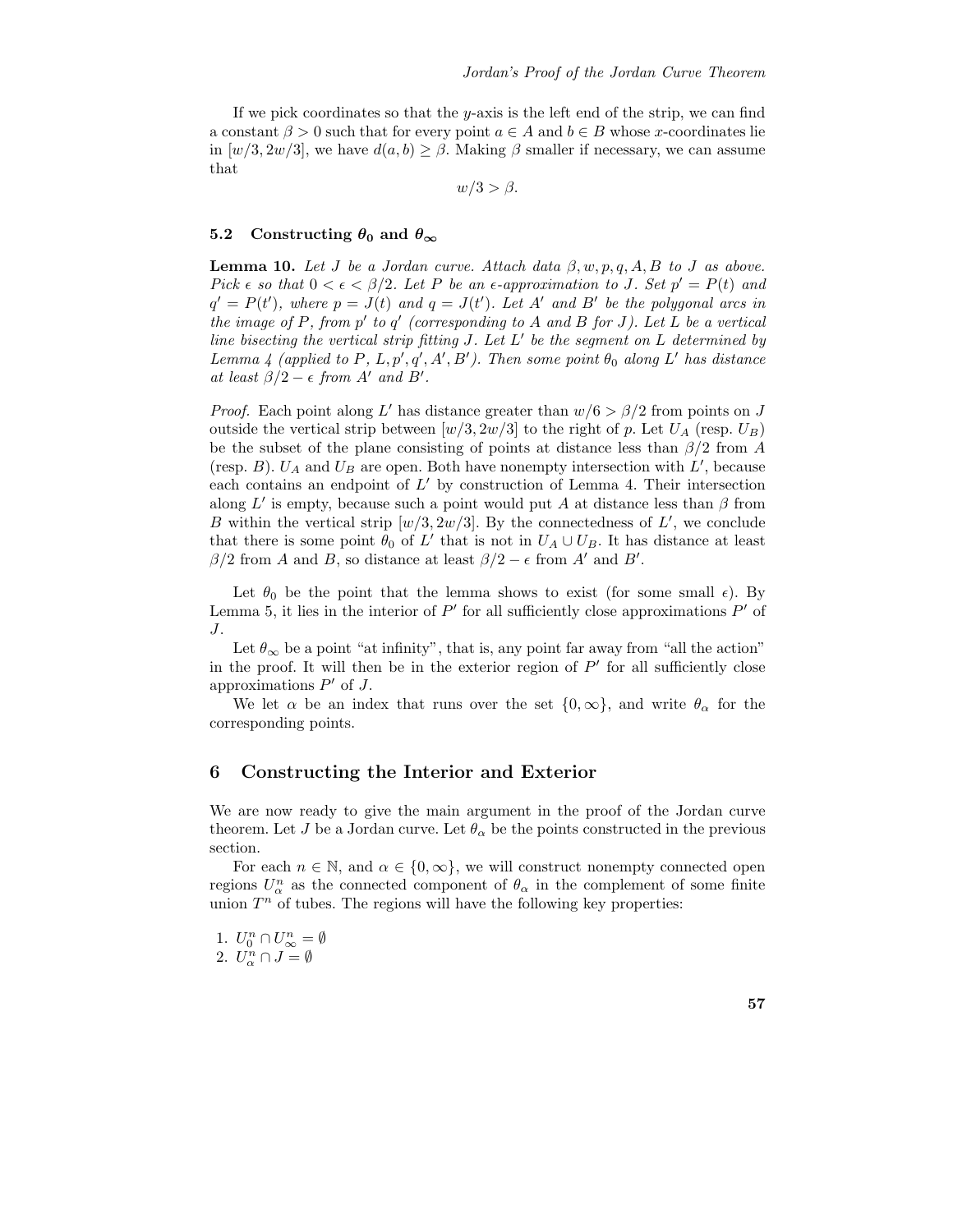3.  $U_{\alpha}^{n} \subset U_{\alpha}^{n+1}$ <br>4.  $\mathbb{R}^{2} \setminus J \subset \bigcup_{n,\alpha} U_{\alpha}^{n}$ .

Theorem 1. (Jordan curve theorem) Let J be a Jordan curve. The complement of the image of J is the union of two disjoint nonempty open connected sets.

In the words of Jordan, "toute courbe  $[ferm\acute{e}e]$  continue  $[et \; sans \; point \; multiple]$ divise le plan en deux régions, l'une extérieure, l'autre intérieure, cette dernière ne pouvant se réduire à zéro"  $[5, p. 99]$ .

**Lemma 11.** If regions  $U_{\alpha}^n$  can be constructed satisfying these four properties, then the Jordan curve theorem holds.

*Proof.* Set  $V_{\alpha} = \bigcup \{U_{\alpha}^{n} \mid n\}$ . We claim that  $V_{0}$  and  $V_{\infty}$  are the desired disjoint nonempty open connected sets. First,  $V_{\alpha}$  is open because it is the union of open sets. It is nonempty, because it contains the point  $\theta_{\alpha}$ . The set  $V_{\alpha}$  is connected because it is the union of connected sets containing the common point  $\theta_{\alpha}$ . The sets lie in the complement of  $J$  by Property  $(2)$ , and give the full complement by Property (4). Finally,  $V_0$  and  $V_\infty$  are disjoint by Properties (1) and (3).

We pick a sequence of positive real numbers  $r_n$  tending to 0. Pick  $r_0$  small enough for the construction of the point  $\theta_0$  to work. Then pick

 $r_{n+1} < r_n/5$ .

Take  $P^n$  to be a  $r_n/4$ -approximation to J given by Lemma 9, and  $T^n$  to be the union of tubes around  $P^n$  for a generic parameter  $r'_n \in (r_n/2, r_n)$ . Take  $U_\alpha^n$  to be the component of the complement of  $T_\alpha^n$  complement containing  $\theta_\alpha$ .

To complete the proof of the Jordan curve theorem, it is enough to prove four lemmas, showing that Properties  $(1)$ – $(4)$  hold for these choices.

### 6.1 Verifying the Four Properties

**Lemma 12.** Property (1) holds for these choices. That is,  $U_0^n \cap U_\infty^n = \emptyset$ .

*Proof.* Points of  $U_0^n$  and  $U_\infty^n$  have different parities with respect to the polygons  $P^n$ .

**Lemma 13.** Property (2) holds for these choices. That is,  $U_{\alpha}^{n} \cap J = \emptyset$ .

*Proof.*  $U_{\alpha}^{n}$  is the  $\theta_{\alpha}$ -component of  $\mathbb{R}^{2} \setminus T^{n}$ . Every point of  $U_{\alpha}^{n}$  has distance greater than  $r'_n > r_n/2$  from  $P^n$  (as in Section 3). However, every point of J lies within distance  $r_n/4 < r_n/2$  from  $P^n$ .

**Lemma 14.** Property (3) holds for these choices. That is,  $U_{\alpha}^{n} \subset U_{\alpha}^{n+1}$ .

*Proof.* We claim that every point of the boundary of  $U_{\alpha}^{n+1}$  lies strictly within distance  $r'_n$  from  $P^n$ . In fact, to bound this distance, go from a boundary point to  $P^{n+1}$ , then to  $I$ , then to  $P^n$ , which have respective distances bounded by

 $r'_{n+1} + r_{n+1}/4 + r_n/4 < 5r_{n+1}/4 + r_n/4 < r_n/4 + r_n/4 < r'_n$ 

by the recursion inequality for  $r_n$ . However, the points of the boundary of  $U_\alpha^n$  have distance exactly  $r'_n$  from  $P^n$ . So  $U^n_\alpha \subset U^{n+1}_\alpha$ .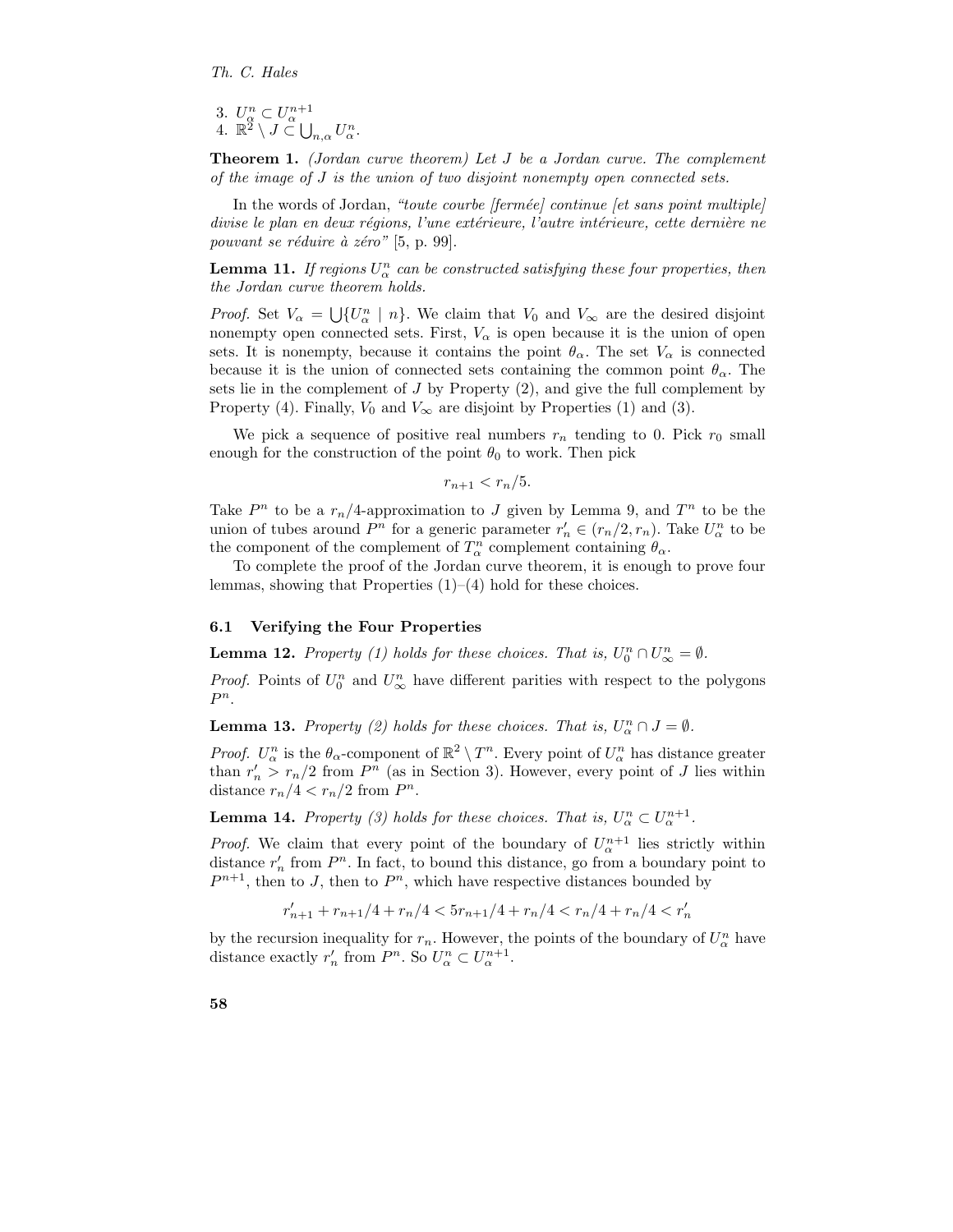**Lemma 15.** Property (4) holds for these choices. That is,  $\mathbb{R}^2 \setminus J \subset \bigcup_{n,\alpha} U_\alpha^n$ . More precisely, for any  $\epsilon > 0$ , there exists an n such that  $U_{\alpha}^{n}$  contains all points x of  $\mathbb{R}^2 \setminus J$  whose distance from J is at least  $\epsilon$  and whose parity with respect to  $P^n$  is the same as that of  $\theta_{\alpha}$ .

*Proof.* Fix  $\alpha$ . Pick  $\epsilon > 0$ . We may assume that  $\epsilon$  is less than the distance between  $\theta_{\beta}$ and J, for  $\beta = 0$ ,  $\infty$ . We pick n large enough so that the following conditions hold. (These conditions are listed in matching order with the hypotheses of Lemma 7, with R instantiated to  $\epsilon$ .)

- The interior point  $\theta_0$  of  $P^n$  has distance greater than  $\epsilon$  from  $P^n$ . (This can be arranged for large n because the distance of  $\theta_0$  to J is greater than  $\epsilon$ .)
- The point  $\theta_{\alpha} \in \overline{U_{\alpha}^n}$  has distance greater than  $\max(r'_n, \epsilon)$  from  $P^n$ . (For example, take *n* large enough that  $r'_n < \epsilon$ , then use the facts that the distance from  $\theta_\alpha$ to J is greater than  $\epsilon$ , and that  $P^n$  approximates J.)
- Every pair of points  $P^n(t_1)$ ,  $P^n(t_2)$  on  $P^n$  whose separation is at most  $2r'_n$  satisfies  $t_1 < t_2$  and  $t_2 - t_1 < 1/2$  (after interchanging  $t_1$  and  $t_2$  if necessary). (This is just the uniform continuity properties of  $J^{-1}$  from Section 4.1, combined with the fact that  $P<sup>n</sup>$  gives a sequence of approximations to  $J$ .) Moreover, for every polygonal arc C with endpoints  $P^n(t_1), P^n(t_2)$ , of the same parity as  $U_{\alpha}^n$ , and of length at most  $2r'_n$ , the image A of  $P^n$  on  $[t_1, t_2]$  and C lie in a disk of diameter  $\epsilon$ . (To get this condition, apply Lemma 8 applied to J, and polygonal arcs of length less than some  $\delta$ , to get a closed curve inside a disk of diameter  $\epsilon' < \epsilon$ . Then sufficiently close approximations  $P<sup>n</sup>$  will yield data inside a disk of diameter  $\epsilon$ .)

Fix n satisfying these conditions. Let V be the connected component in  $\mathbb{R}^2 \setminus T^n$ of an element x as given in the statement. Applying Lemma 7 to  $U$  and  $V$ , we see that  $U = V$ . So  $x \in U$ .

## 7 The Isoperimetric Inequality

We briefly sketch a proof of the isoperimetric inequality, based on Jordan's proof of the Jordan Curve Theorem.

Corollary 1. Let J be a Jordan curve of finite one-dimensional Hausdorff measure b. Let a be the area of the interior region. Then

$$
4\pi a \leq b^2.
$$

*Proof.* It is enough to prove the weaker inequality for all  $\epsilon > 0$ :

$$
4\pi(a-\epsilon) \le b^2.
$$

A lower bound on the length of J is the length of the piecewise linear curve obtained by choosing a finite list of points  $S$  sequentially along  $J$  and joining each consecutive pair of points of S by a line segment. Each polygon approximation  $P^n$ to  $J$  is obtained by removing a finite number of closed loops from such a piecewise